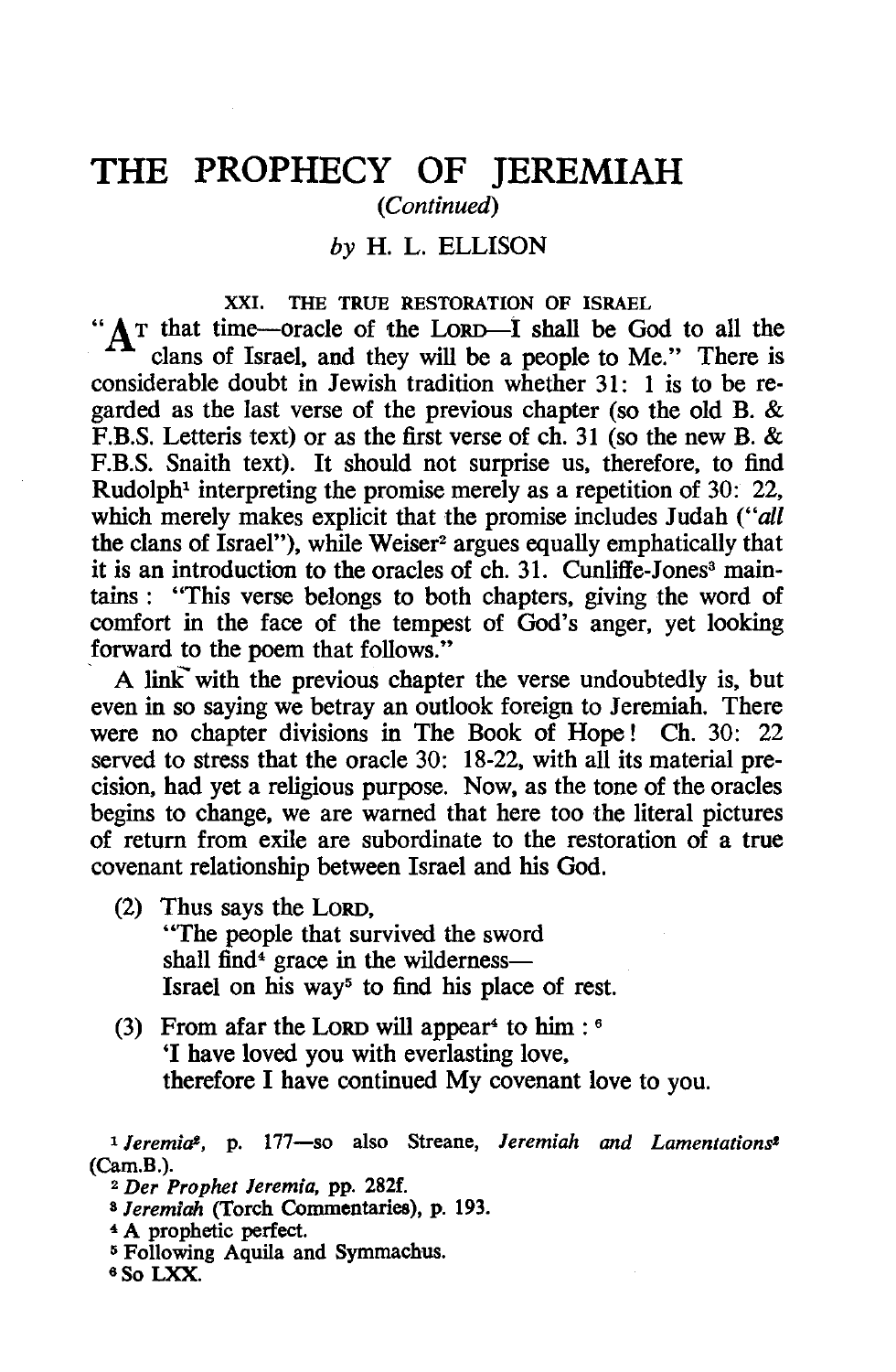- (4) Once more I will build you, and you shall be built, Virgin of Israel ! Once more you will adorn yourself with your timbrels and go out in the dance of those that make merry.
- (5) Once more you will plant vineyards on the hills of Samaria ; those who plant will both plant and enjoy the fruit.'
- (6) For there shall be a day when the watchmen call in the hill country of Ephraim, 'Arise and let us go up to Zion to the LORD our God.'"

This oracle shows clearly enough why Jeremiah's ministry to the North left no clear traces on the pages of history and must be inferred from his oracles. Jeremiah was bound to reiterate Hosea's message that ultimately the very existence of the Northern kingdom was illegitimate, and that its restoration was bound up with its recognition of the Davidic monarchy and the sanctuary linked with it (cf. Hos. 3: 5; 1: 11). We have no reasons for thinking that the North as a whole was ever willing to accept these conditions.

Its textual difficulties do not obscure the essential meaning of v. 2 and hardly justify some of the more extensive emendations suggested by Duhm and others. Indeed some of the alleged difficulties seem to derive from skilful conflation of thought by Jeremiah. On the one hand "the people that survive the sword" are clearly the descendants of the northern captives in the "wilderness" of the exile (cf. Hos. 2:  $14$ ; Ezek.  $20$ : 35). On the other hand the generation of the Exodus is also envisaged. It was on its way to find its place of rest and it found grace in the wilderness; cf. especially Ex. 33: 12-16. So while we must interpret the perfects in vv. 2, 3 as prophetic perfects and translate as futures, yet they refer to the past experiences of Israel as well. Hence we have the stress on the abiding covenant in v. 3. The completeness of the forgiveness and restoration is shown in the title "Virgin of Israel". The conditions that once existed (2: 2) are to be fully restored.

The promise of restoration is followed by another oracle, which actually pictures the return.

(7) For thus has the LORD spoken :

"Shout with joy for Jacob ;

exult in defiance over the nations :<sup>7</sup>

7 I have followed Rudolph's interpretation of the Hebrew (cf. also R.V.mg.). The usual interpretation that Jacob is now the head of the nations, though doubtless true, hardly seems to fit the context.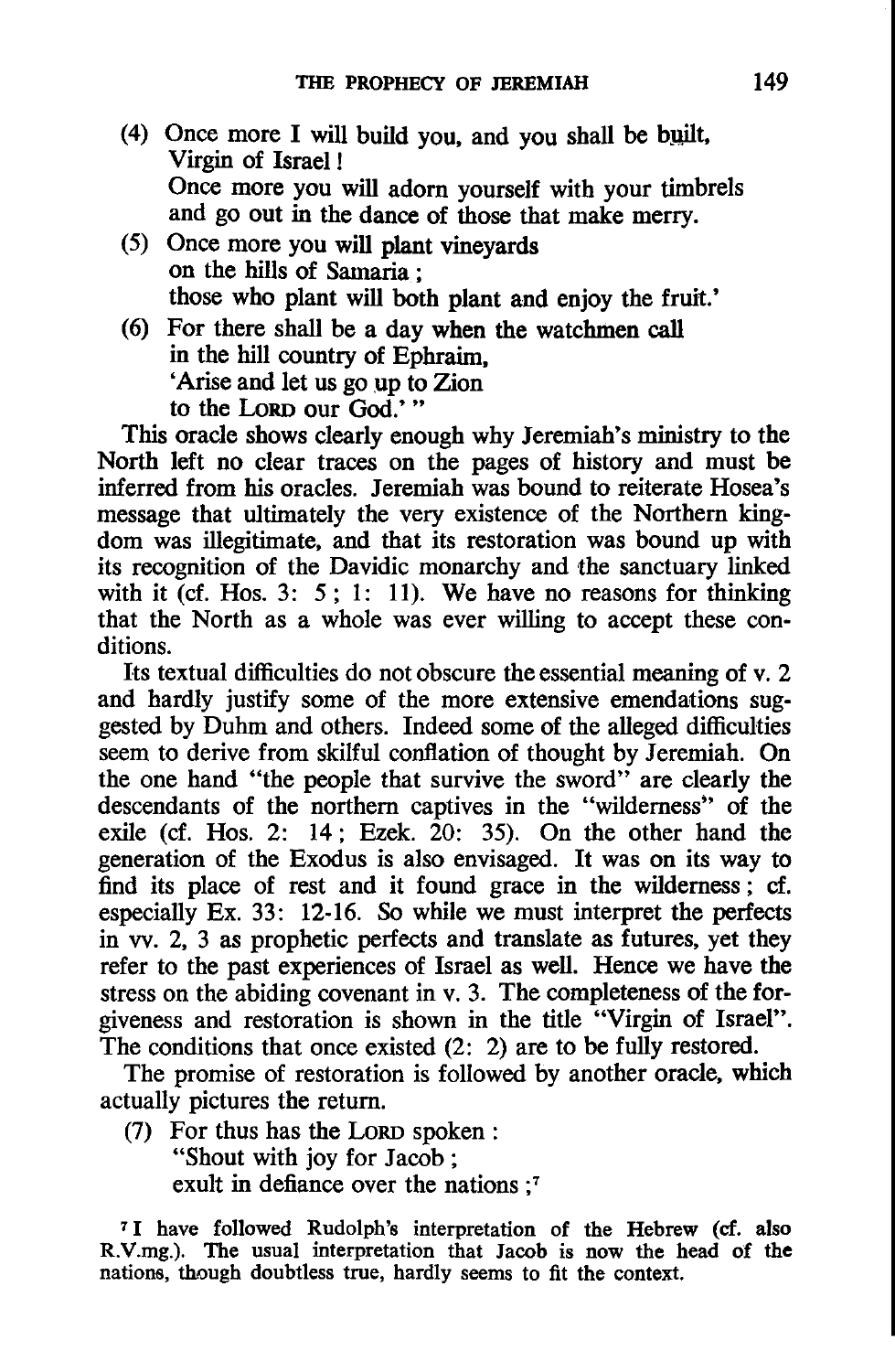make it heard. praise and say, 'The Lorn has saved His people.<sup>8</sup> the remnant of Israel! '

- (8) Behold I am bringing them from the land of the North. and I am gathering them from the ends of the earth; among them the blind and the lame. the pregnant and she who has just given birth together; they return as a great congregation.
- (9) Behold<sup>9</sup> with tears they come, and with supplications for favour I lead them.<sup>10</sup> I cause them to walk by *wadis* filled with water, in a smooth way in which they shall not stumble. For I have been a Father to Israel, and Ephraim is My first-born."

Those who rejoice to see "fulfilments" of prophecy in the present may well point to the unprecedented influx of immigrants into the State of Israel in its first years. when a tragically high proportion came with broken bodies. It is probable. however. that the stress is not on some such literal fulfilment. but rather the Exodus motif is once again prominent. Just as Moses insisted that "not a hoof shall be left behind" (Ex. 10: 26). so here the universality of the new Exodus is being stressed. There will be none of the survivors that will not be able to profit from the Lord's intervention.

Its miraculous nature is in measure obscured by the rendering "rivers of waters" (v. 9, R.V.) or "brooks of water" (R.S.V.). The *nahal* is the torrent bed or *wadi*, filled with water only for short periods after rain. But now nature is to be harnessed to the welfare of God's people. As for smooth ways, they are but seldom to be found in the hills of Palestine. In fact, though it is not stressed so strongly. we are in that sphere of nature symbolism that plays such a part in *Isaiah.* Though it would be a serious mistake to turn away from a literal interpretation of the physical disabilities and handicaps. they obviously point also to the even more laming faults of character produced by rebellion against God.

That the religious side is paramount is shown by the use of "congregation" (*qahal*) in v. 8. This term links them with the

<sup>8</sup> So LXX and Targum.<br>9 So BH<sup>3</sup> and most moderns.<br><sup>10</sup> Neither of the~ versional renderings in this verse is quite convincing, viz. "With tears they went but with consolations I lead them"; see later comment.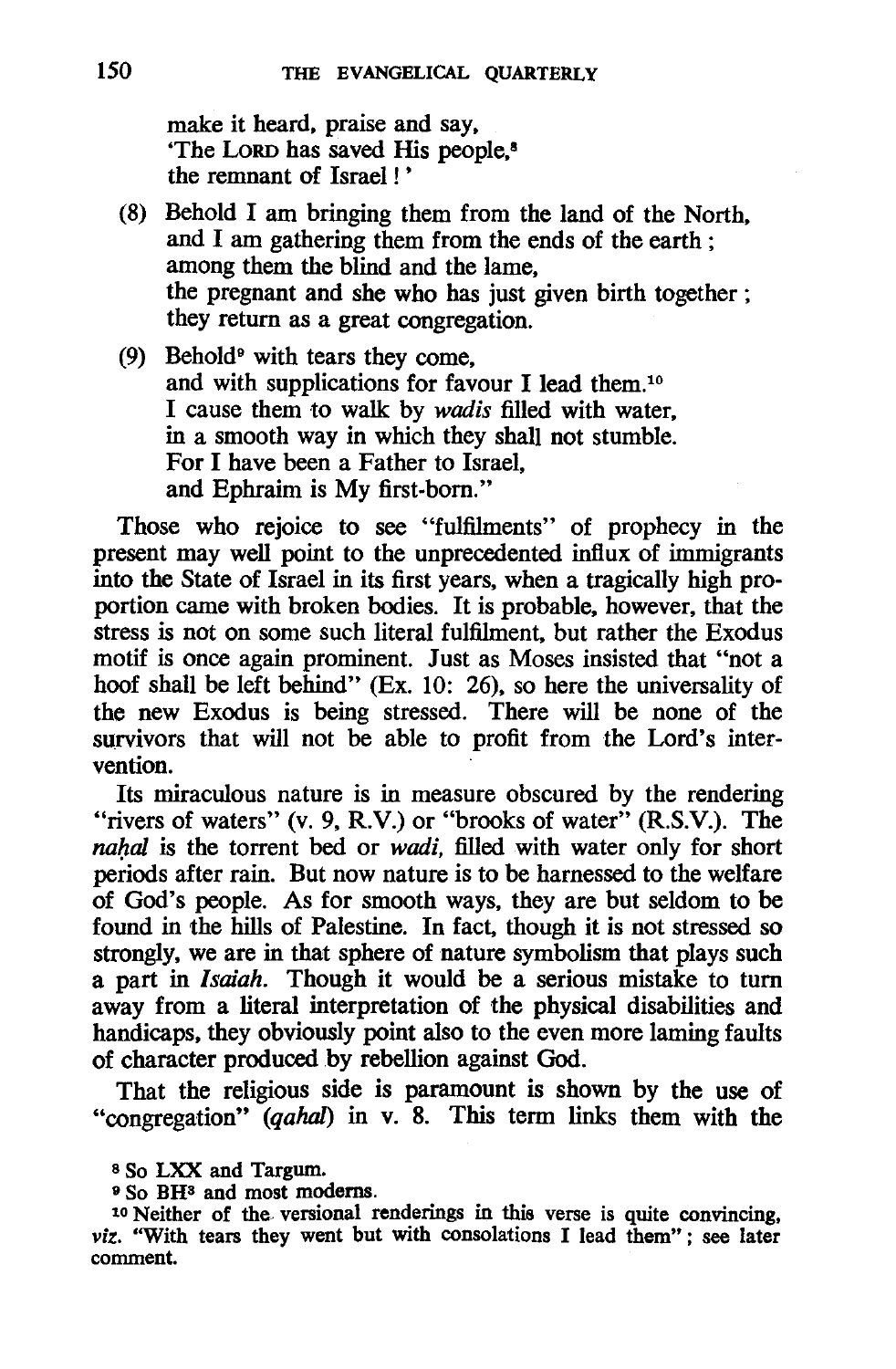people of the Egyptian Exodus in the wilderness. It also stresses that their main importance is religious rather than political. However attractive it may be to follow LXX and render as in foot-note 10-"consolations" is adopted by Rudolph. Weiser and R.S.V.-I feel we are dealing with a translator's, or early scribe's misunderstanding of Jeremiah's thought. Just as at the first Exodus those who came out of Egypt did so with mixed feelings, so would it be at the second. As is implicit in Jer. 31 and explicit in Ezek. 36: 24-27, redemption and restoration precede the spiritual blessings of the new covenant. So while the redeemed people travel with tears of joy. they are also tears of penitence. and the memory of past sin makes them fear. lest it be for judgment they have been brought out. The old confidence. so bitterly attacked by the prophets. in an automatic blessing. because they were God's children and people. has at last gone.

#### COMFORT FOR JUDAH

The next two oracles seem to have Judah primarily in mind.

- (10) "Hear the word of the LoRD, you nations. and declare it in the coastlands afar off, and say, 'The Scatterer of Israel will gather him. and He will guard him as a shepherd his flock.'
- (11) For the LoRD has ransomed Jacob and has redeemed him as does a kinsman from the hand of one stronger than he.
- (12) And they will come. and their shout of praise will ring out on Mount Zion,<sup>11</sup> and they will be radiant over the goodness of the LoRD,

over corn and wine<sup>12</sup> and oil.

and over the young of the flock and of the herd ;

and they themelves<sup>13</sup> will be as a well watered garden. and they will not pine again.

- (13) Then the virgin will rejoice in the dance. and the young men and the old will be merry.14 I shall turn their mourning to rejoicing; I shall comfort them and give them joy for their grief.
- (14) I shall saturate the desire of the priest with fatness. and My people will eat to the full of My good gifts"-oracle of the LoRD.

<sup>12</sup>It is doubtful whether there is any real difference between *tirosh* and yayin (cf. Koehler, LVTL, p. 1027b).<br><sup>13</sup> Literally "their souls".

14 So LXX, Old Latin, R.S.V., etc.

<sup>11</sup> So versions.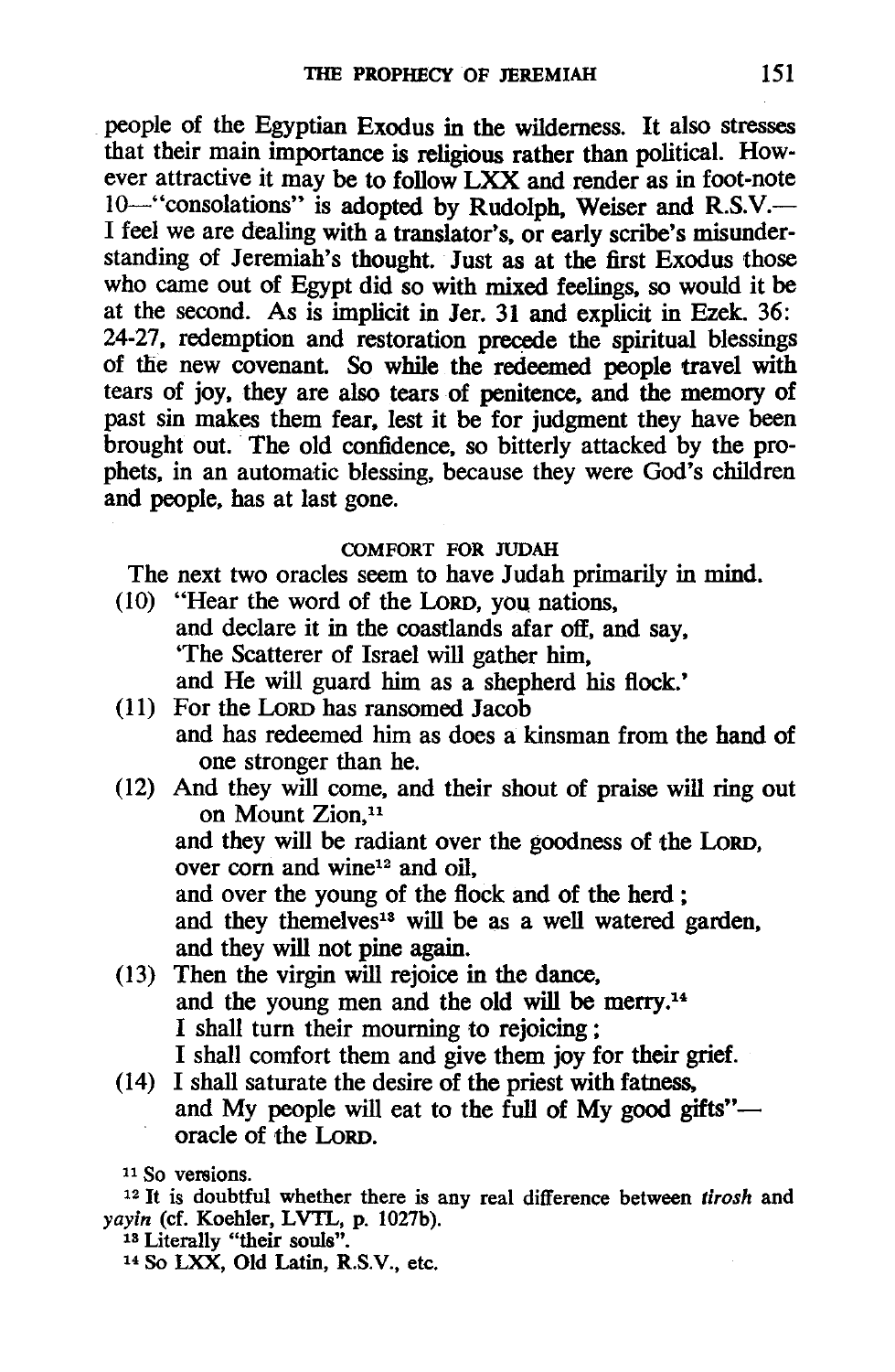- (15) Thus says the LoRD : "Hearken! In Ramah lamentation is heard. bitter weeping. lt is Rachel weeping over her sons. refusing to be comforted. over her sons, for they are no more."
- (16) Thus says the LoRD : "Restrain your voice from weeping and your eyes from tears. for there are wages for your toil"-oracle of the LORD--"and they shall return from the enemy's land.
- (17) There is hope for you at the end"—oracle of the LORD— $-$ "and your sons shall return to their border."

That vv. 15-17 was addressed to Benjamin, and hence inferentially to the Southern kingdom as a whole. seems obvious to me. lt is outside the scope of this study to discuss the apparent contradiction between Gen. 35: 19, which is normally interpreted to mean that Rachel was buried near Bethlehem in Judah, and 1 Sam. 10: 2, which indicates that her tomb was shown on Benjamite territory not far from the Ephraimite border. Too many of the place-names in 1 Sam. 9: 4; 10: 2-5 are unidentified for us to trace Saul's route with certainty. Yet it is clear that he visited Samuel's home in Ramathaim-zophim (1 Sam. 1: I), the Arimathea of the New Testament. commonly abbreviated to Ramah (1 Sam. 1: 19). This lay in Ephraimite territory and should not be confused with the better known Benjamite Ramah here mentioned by Jeremiah.<sup>15</sup> One of the first places he came to on his way home to Gibeah, once he had crossed the Benjamite border, was Rachel's tomb. So it seems clear that this was south 9f Bethel (cf. Gen. 36: 16), but north of Ramah in Benjamin.

I have laid stress on the site of Rachel's tomb because of the prevalance of the view that it is the downfall of Samaria that is here envisaged as the cause of Rachel's grief.<sup>16</sup> The very finality of the language surely points to something more complete and definite. In 40: 1 we find that Ramah was used by Nebuzaradan as a sort of base camp for the captives, before they were marched north. It is the vision of her Ben-oni (Gen. 36: 18) marching northwards in fetters along the same weary road that Joseph's sons

<sup>15</sup> For a discussion see Driver, *Notes on the Hebrew Text of the Books* 

<sup>&</sup>lt;sup>16</sup> E.g. Peake, *Jeremiah and Lamentations* (Cent. B.); Cunliffe-Jones. op. *cit.*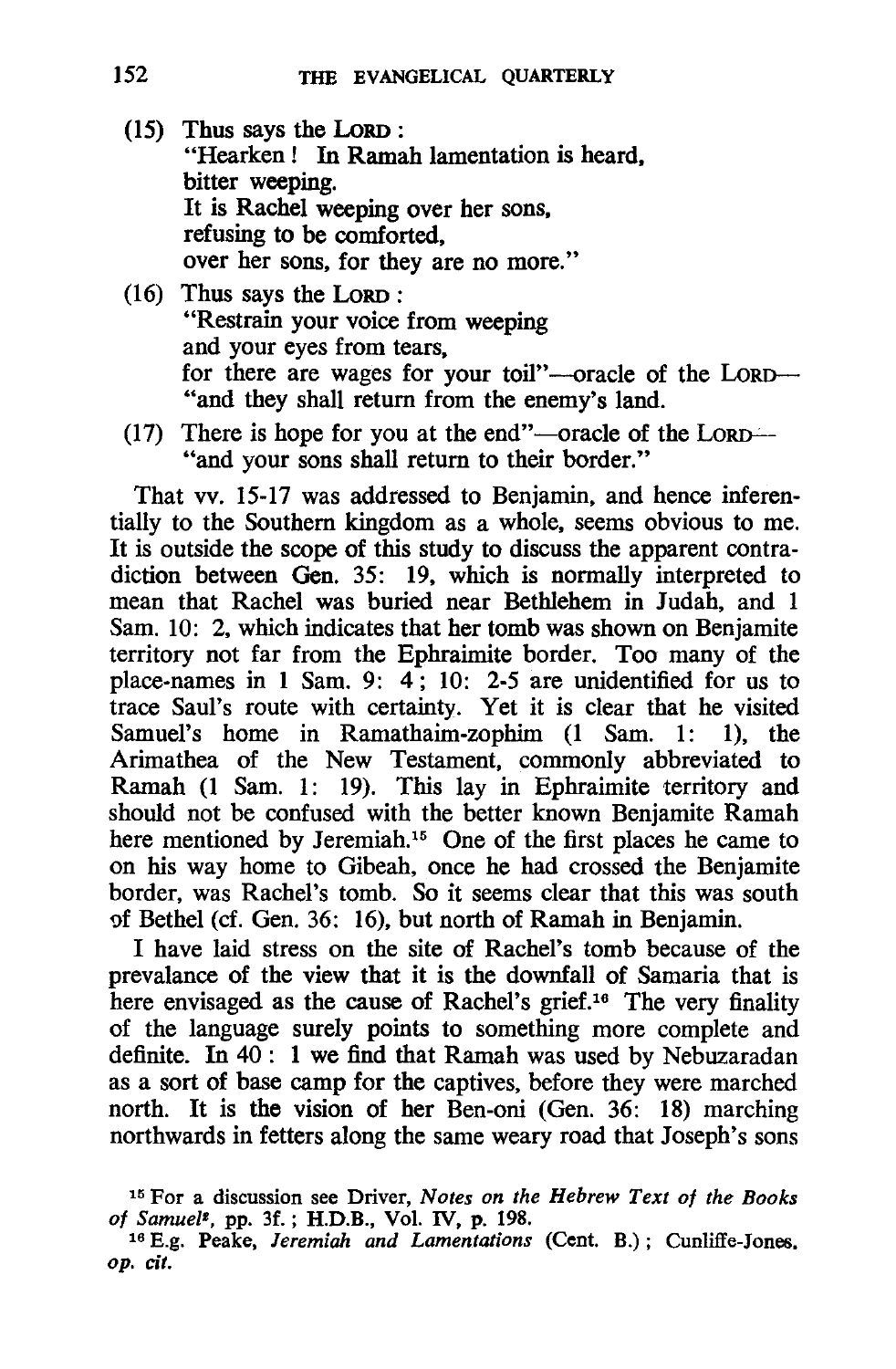had gone a century and a half earlier that breaks Rachel's heart, as she thinks of every cherished hope that now seemed to have come to an end. The promise of v. 16 indubitably includes the Joseph tribes, but the oracle must be one of those included in The Book of Hope, when its second edition was produced after the fall of Jerusalem.

If this is so, it becomes easier to see in vv. 10-14 an oracle addressed to Judah after the fall of Jerusalem. The nations of the world are summoned to rejoice in the restoration of Israel, because this is a sign that God is accomplishing through it His world-wide purposes of salvation. But while the North is linked with these, they are carried out essentially through the South. More clearly than in the earlier oracles we are moving in the realm of eschatology.

This interpretation is supported by the mention of Mount Zion. Weiser's argument that it implies no more than the pilgrim feasts (cf. v. 6) hardly carries conviction. Had I to accept the oracle as addressed to the North, I should be tempted to accept Rudolph's deletion of Zion as a later gloss. The picture is not merely one of prosperity but of Edenic blessing, such as we have in Joe1. 3: 18; Amos 9: 13ff.

It is fashionable either to deny this oracle to Jeremiah or to delete v. 14. Except where this is due to the belief that he could not have uttered these words, which are regarded as typical of the exilic period, the motive is largely the unwillingness to concede that he could have included priests in his picture of the future. This has already been discussed in connection with 17: 19-27.<sup>17</sup>

#### THE REPENTANCE OF EPHRAIM

This section of The Book of Hope is virtually terminated with a challenge to true repentance.

(18) Surely I have heard

Ephraim shaking to and fro in lamentation: "Thou didst in discipline chastize me and I was chastized like an untrained bullock ; cause me to turn that I may turn, for Thou art the LoRD my God.

(19) For after I turned away, I repented again, $18$ 

<sup>17</sup> E.Q., Vol. XXXIV, No. 1, pp. 24f.<br><sup>18</sup> Inserting with BH<sup>3</sup> *shabhti* for metrical reasons; it will have been dropped by haplography.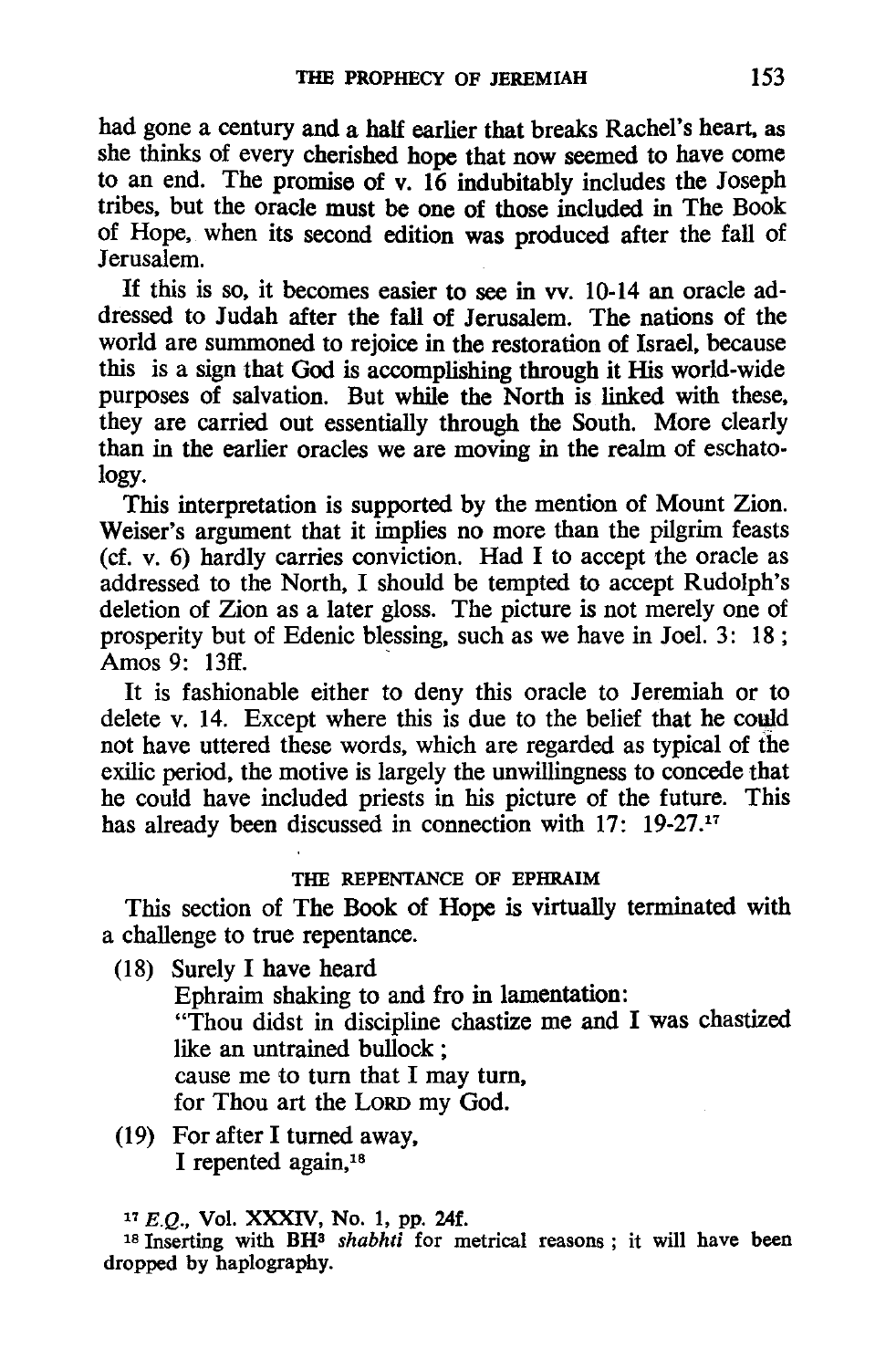**1** 

and after I was made to know, I slapped my thigh. I was ashamed and also humiliated, for I bear the shame of my youth."

- (20) "Is Ephraim My very dear son ? Is he the child in whom I take delight? for as often as I speak of  $him<sup>19</sup>$ I assuredly still remember him. Therefore My heart is moved for him; surely I will show him mercy"-oracle of the LORD.
- (21) "Set up waymarks for yourself, make yourself guideposts; turn your thoughts to the highway, to the road by which you went. Return, Virgin of Israel, return to these your cities.
- (22) How long will you waver, faithless daughter ? For the LORD will create<sup>20</sup> a new thing on earth--A mere woman will surround a man."

This oracle should be read as a parallel to 3: 21-4: 2. Just as there, we hear what we know must be, if there is to be forgiveness and restoration, but we neither know whether it takes place or whether it is genuine.

Ephraim is depicted as looking back to the early days of his history ("the shame of my youth") and slapping his thigh in incredulous disgust and shame at his folly. He recognizes that his exile and punishment are merited. God's rather cryptic answer affirms that His love had always gone out to the prodigal and that there was abundance of mercy for the one that returns. On the other hand does Ephraim really grasp that he is so chained by his past that he cannot turn apart from God's grace working in him, or is it a subtle pushing of the blame onto God? Neither *Hosea* nor The Book of Hope gives us any answer, nor can we be sure that God's love will finally triumph.

Ephraim's repentance is met by a challenge to show that it is genuine. Let him prepare for the return! Repentance has brought forgiveness, and forgiveness brings restoration. It is the Virgin of Israel who is addressed; it is a call not to the believing individual but to the nation as a whole. It should send out men to mark out

<sup>19</sup> Or "against him".<br><sup>20</sup> A prophetic perfect.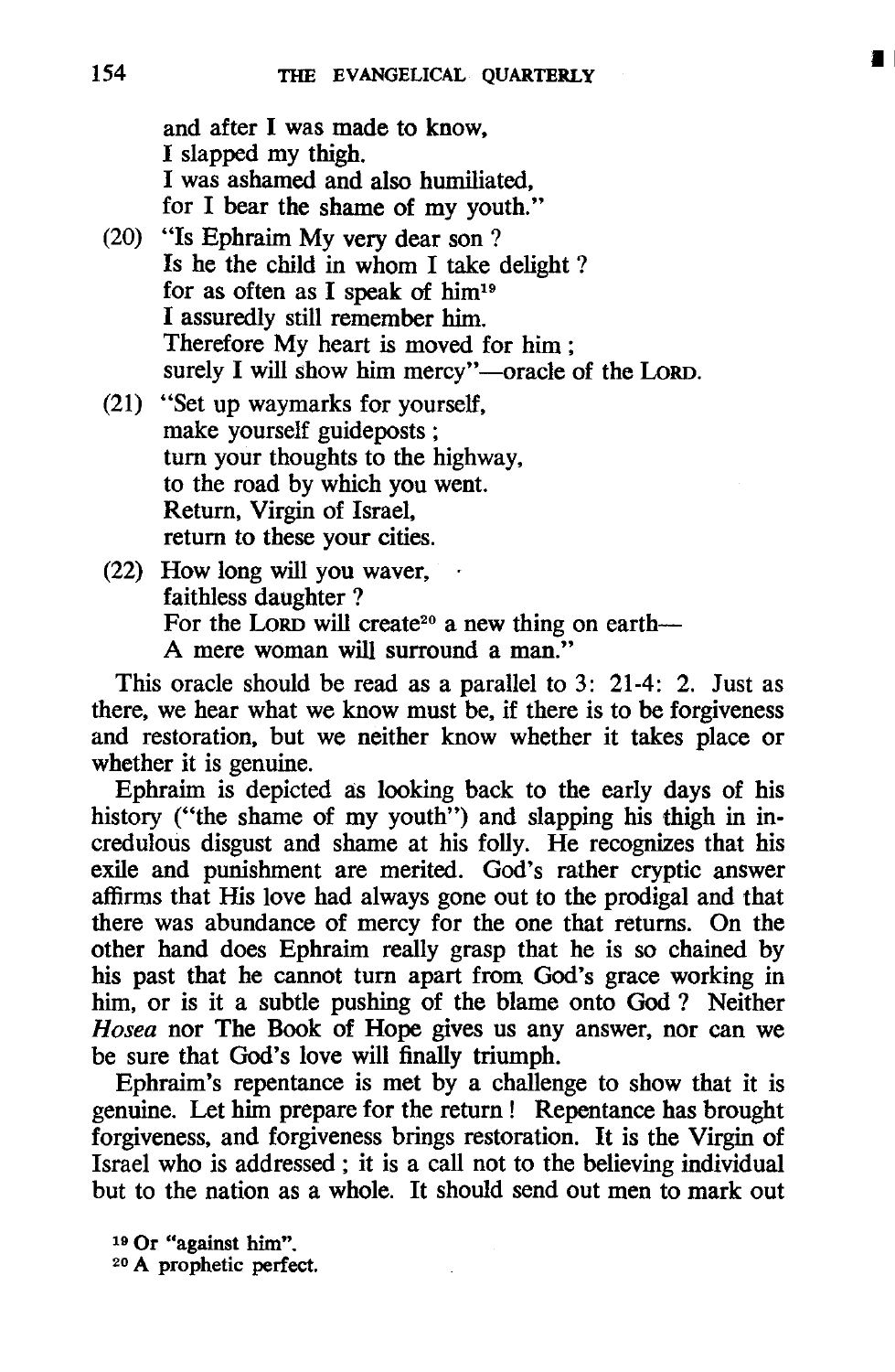the way for the great Exodus which is so soon to begin. Exactly the same appeal to human foresight in spite of divine guidance is found in Moses's words to Hobab ben-Reuel (Num. 10: 31).

Talk is easy; verbal repentance does not demand too much of the sinner. It is another matter when man has to act on what he professes, and so we hear the ominous words "faithless daughter". So one last word of encouragement is given. "The LORD will create *(bara')* a new thing on the earth"-something that has never been before in the experience of sinful men, and for which there is no precedent since Eden. "A mere woman will surround a man."

There is little point in adding much to the many myriads of words that have been written on this passage. Most interpretations given are either grotesque, like lerome's application of it to the Virgin Birth, or trivial. Many of the more attractive fail because they do not give weight to *neqedah,* a female of animals as well as of man, at best a mere woman, used in contrast to *gebher,* the normal word for a man. This criticism applies to Delitzsch's attempt to rescue something from the wreck of the traditional interpretation:

. . . in chapter XXXI, 22 . . . the paradox is expressed, that the protection (indicated by *sobhebh* Deut. XXXII, 10,21 Ps. XXXII, 10) of the men will henceforth be effected by a woman, since a woman will bear the second David and in Him the victorious Defender of His people.22

This makes *neqedah* singular while interpreting *gebher* as collective and does not explain why a word of no honour should be used for the mother of the Messiah.

In fact there seems to be no reason why we should not take the sentence literally and understand it as saying that the meanest of women will protect a warrior. This does not mean that the women's nature needs to have been changed, but that there will be no need for protection! Though Semitic history has known a few women of noble birth who have been war leaders. e.g.. Queen Zenobia of PaImyra, none are recorded in Israel's history. Even a Deborah called a Barak to lead the armies of Israel, while in the story of Judith and Holofernes the action of the heroine was clearly not one to appeal to her.

The implication is that if Israel has truly repented and acts in faith in God's forgiveness and mercy, he will find that a new Eden has come to meet him in which all danger and warfare have disappeared.

<sup>21</sup> The text has erroneously XXll.lO.

<sup>22</sup> *Messianic Prophecies,* p. 80.